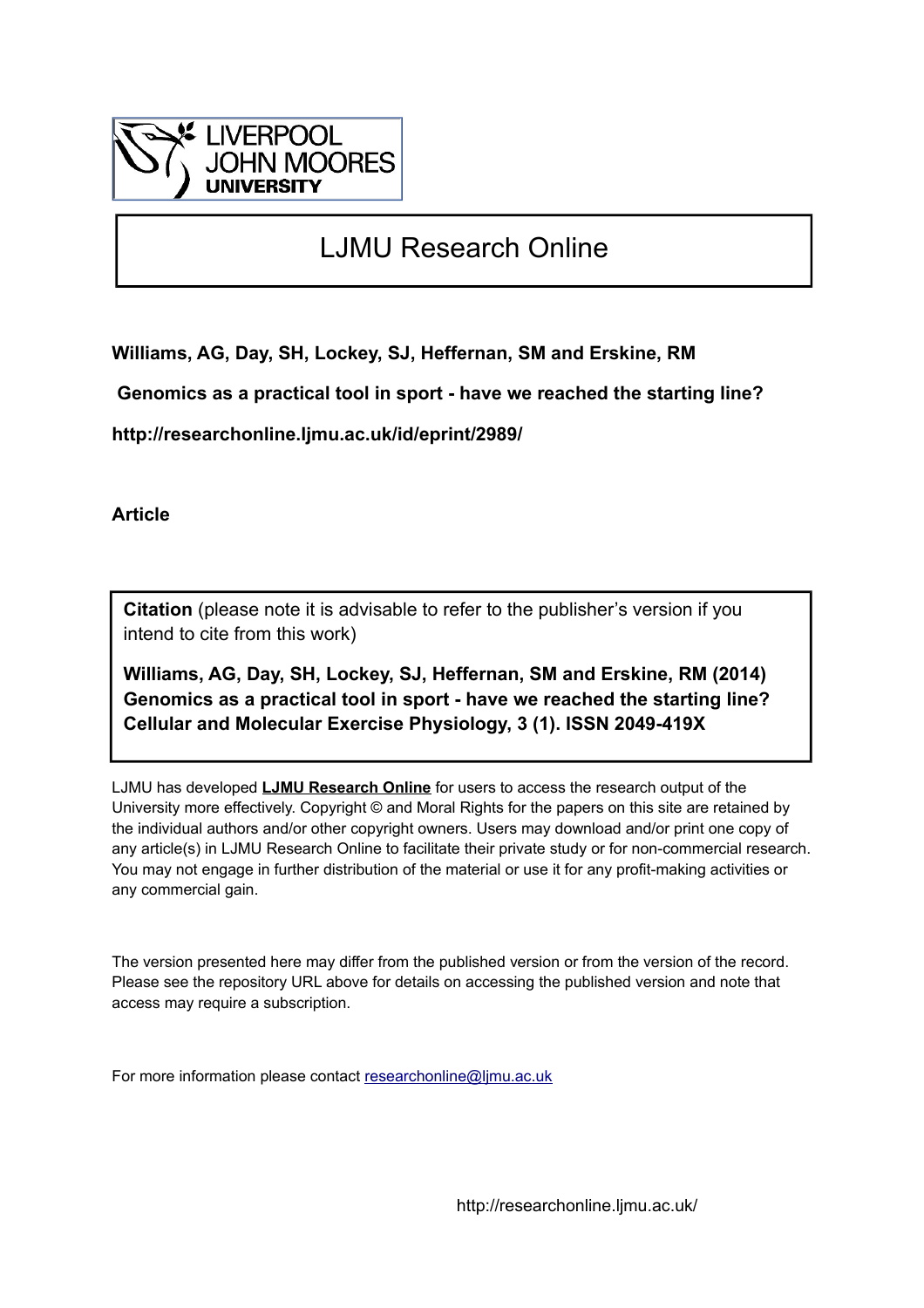# **Genomics as a practical tool in sport - have we reached the starting line?**

**Alun G. Williams1,2\*, Stephen H. Day<sup>1</sup> , Sarah J. Lockey<sup>1</sup> , Shane M. Heffernan<sup>1</sup> , Robert M. Erskine1,2,3**

1. MMU Sports Genomics Laboratory, Institute for Performance Research, Manchester Metropolitan University, Crewe, UK. 2. Institute of Sport, Exercise and Health, University, College London, London, UK. 3. Research Institut and Exercise Sciences, Liverpool John Moores University, Liverpool, UK.

#### **Abstract**

The genetic component of athletic performance approximates 50%, depending on which specific element of performance is considered. Limited genetic testing is already available commercially and genetic tests are likely to become powerful tools to improve sport performance in the future. Currently, however, selection of athletes for training squads or competition based on genomic data is premature. Larger volumes of longitudinal data within individual sports are needed to determine the efficacy of using genomic data in the management of elite athletes via manipulation of training load and diet based on personal genomic information.

**Citation:** Williams AG, Day SH, Lockey SJ, Heffernan SM, Erskine RM (2014) Genomics as a practical tool in sport - have we reached the starting line? Cellular and Molecular Exercise Physiology 3(1): e6. doi: 10.7457/cmep.v3i1.e6

**Editor:** Adam Sharples PhD. **Received:** June 22, 2014; **Accepted** July 16, 2014; **Published** July 16, 2014

**Copyright:** © 2014 Williams AG, Day SH, Lockey SJ, Heffernan SM, Erskine RM. This is an open-access article distributed under the terms of the Creative Commons Attribution License, which permits unrestricted use, distribution, and reproduction in any medium, provided the original author(s) and work are properly cited.

**Competing Interests:** The authors have declared that no competing interests exist.

**\* E-mail:** a.g.williams@mmu.ac.uk

**Current address**: MMU Sports Genomics Laboratory, Institute for Performance Research, Manchester Metropolitan University, Crewe, UK, CW1 5DU.

Since the 1990s, exercise genomics research has regularly involved investigation of DNA sequence variation in relation to exercise-related phenotypes. Although the pace of this research remains modest, progress is being made and significant advances are predicted for the near future (Pitsiladis et al., 2013).

The difference between success and failure in competitive sport is often determined by extremely small performance margins (Pyne et al., 2004) that can be influenced by physiology, genetics, psychological factors, etc. Just one of many possible examples is the 0.01 s margin of victory for Michael Phelps during the 100 m butterfly at the 2008 Olympic Games. There are numerous accounts of scientists, coaches and athletes adopting (or at least trialling, in a practical setting) innovative, permitted strategies in an attempt to improve performance. A 1% (or even 0.1%) improvement in performance could be the difference between winning and losing and the drive to improve performance by even those tiny fractions can be all-consuming for those people involved. Yet the consequences of failure to improve performance do not threaten health - even adverse responses rarely pose a risk to life or have serious health consequences. Therefore, it is arguable that the standard of evidence required before practical trials begin by athletes and coaches is lower than that required for newly-developed cancer drugs in a clinical setting, for example. Nevertheless, responsible scientists should act and base recommendations on evidence.

In exercise genomics, our impression from speaking with colleagues at international conferences and similar events, is that the scientific consensus appears to be that practical application to sport at this time is probably premature – and this impression is despite the standard of evidence comments we make above. Certainly, in terms of athlete selection for competition or training squads, more research is required before

existing practices in sport could justifiably be changed due to genomic data. Firstly, researchers must recruit larger numbers of athletes for case-control study designs (Bouchard, 2011; Pitsiladis et al., 2013) and identify more genetic variants that contribute to the genetic component of sport performance. We are aware of major efforts in this regard involving athletes of recent African ancestry and other efforts taking place in eastern Europe (Russia and neighbouring countries), China, Australia, Brazil, Japan and the UK (UK athletes are a current focus of our own work), while several other research groups are making similar efforts. Thus, international collaboration seems logical to pool data and resources where feasible and appropriate. Secondly, researchers must conduct comprehensive research within a given sport. Grouping different sports (and even different specialities within a sport) to boost sample size theoretically brings important increases in statistical power but also other difficulties by diluting the phenotypic characteristics, selection and training practices of elite athlete groups.

Conducting comprehensive genomics research within a given sport would limit the problem of diluting phenotypic characteristics, selection and training practices, and requires cooperation from relevant stakeholders within at least one reasonably large nation (and preferably internationally), as well as careful consideration of the recent geographic ancestry of the athletes. The net effect of purifying the sport phenotype versus limiting sample size, both of which affect statistical power but in opposite directions, is unclear at this time. However, if a large sample size can be obtained where the phenotypes, selection and training practices are precisely defined and consistent, we believe that powerful, convincing data will ultimately be produced that influence the management of elite athletes. We have enticing, unpublished, preliminary genomic data from within the sport of rugby union that addresses some of these issues. We of course envisage genomic information complementing the existing phenotypic data collected and used